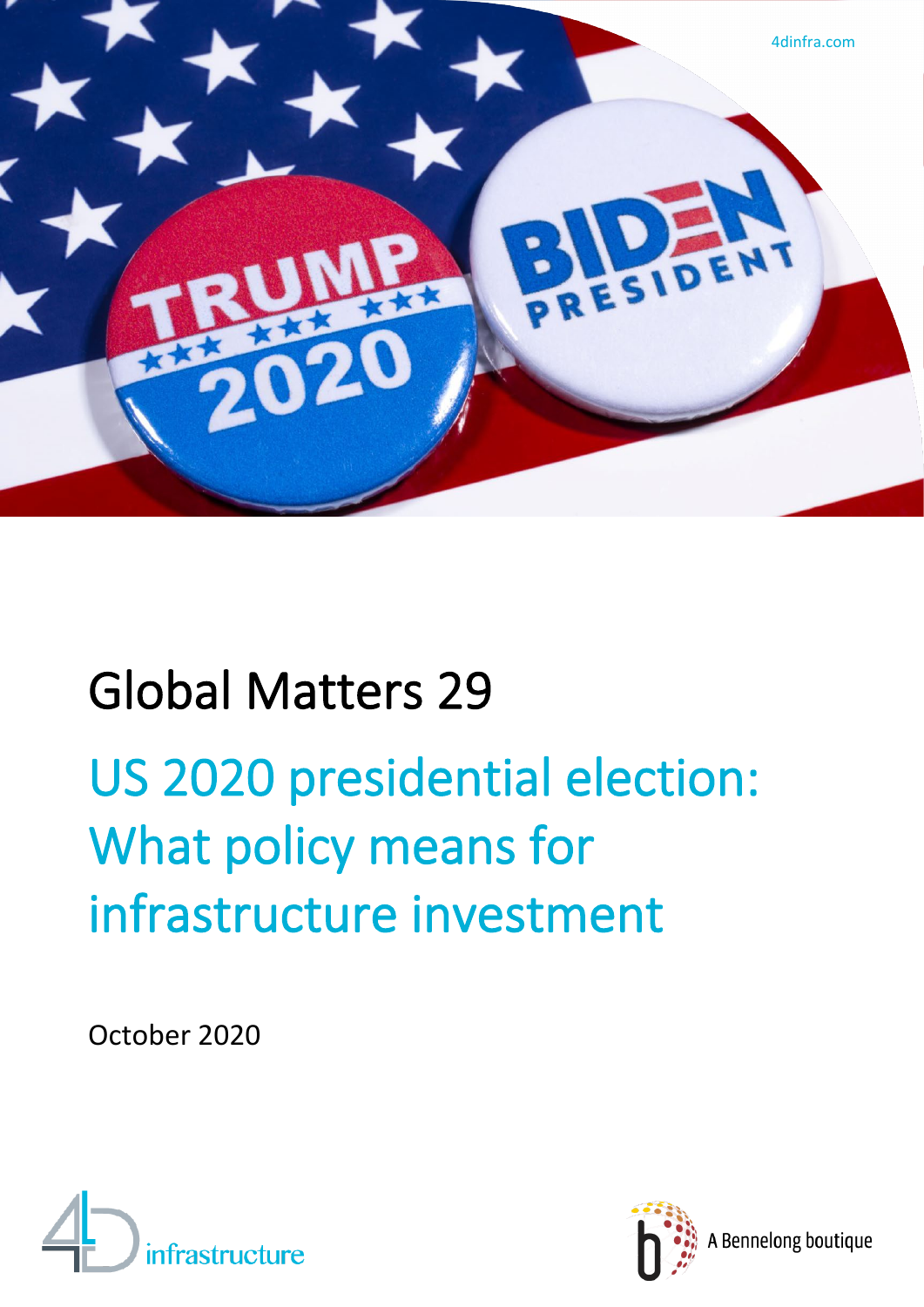**The November 2020 US presidential election is between two polarising individuals in Donald Trump and Joe Biden, who represent very different views and approaches to leading the US for the next four-year presidential term. The policy positions of the two parties are likely to have far-reaching impacts on the US and global economy; and specifically, infrastructure investment.**

**In this article, Senior Investment Analyst Peter Aquilina and Global Portfolio Manager Sarah Shaw analyse the positions of each of the Republican and the Democratic parties on key policy issues. We then go on to analyse the potential impacts these policy outcomes could have on US infrastructure investment and specific sub-sectors.** 

### **Contents**

| Support for infrastructure investment from both the Republicans and the Democrats 5 |  |
|-------------------------------------------------------------------------------------|--|
|                                                                                     |  |
|                                                                                     |  |
|                                                                                     |  |
|                                                                                     |  |
|                                                                                     |  |
|                                                                                     |  |
|                                                                                     |  |

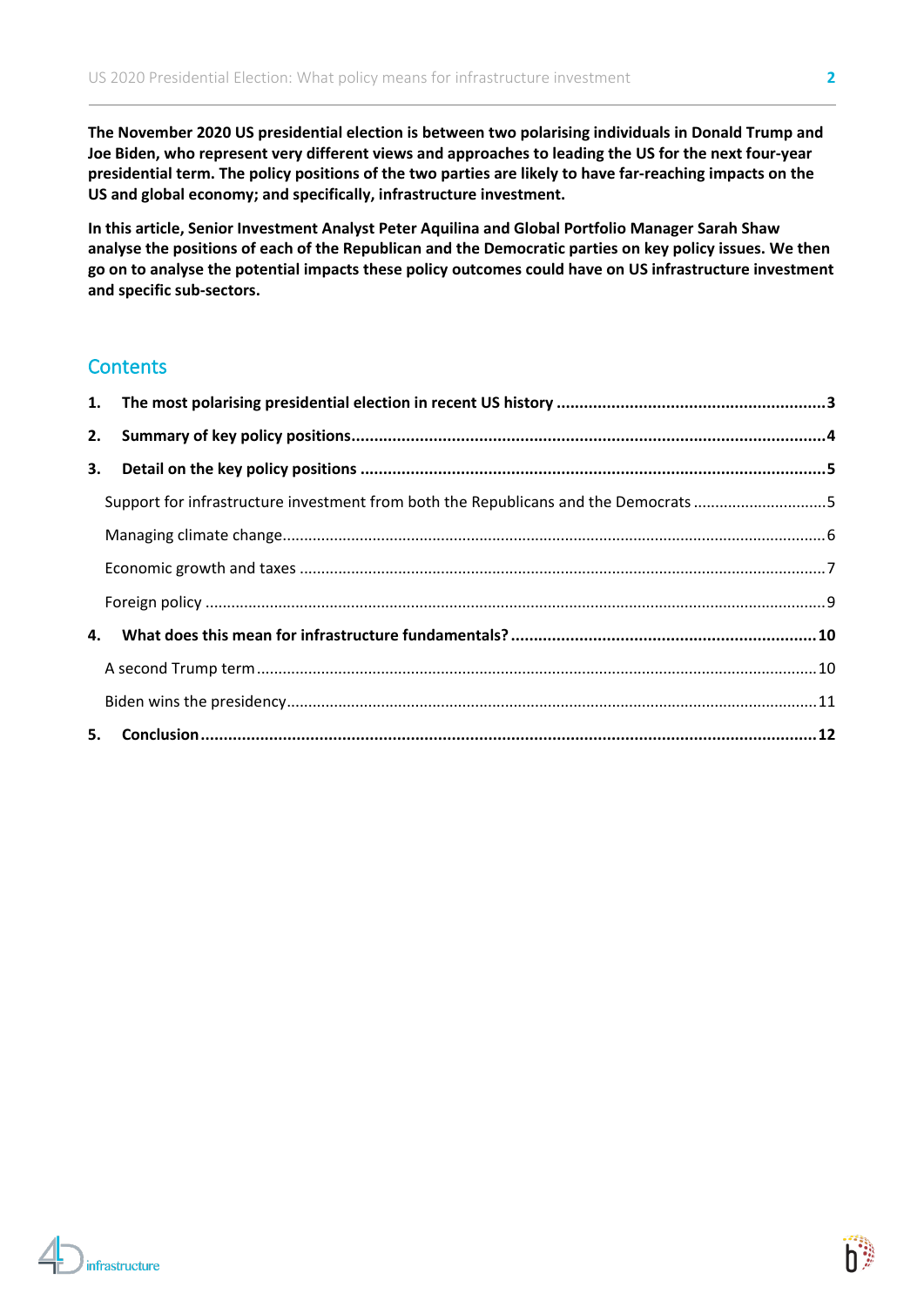# 1. The most polarising presidential election in recent US history

The presidency of Donald Trump has been one of the most polarising in America's recent history. In the past 70 years there has never been a greater divergence between Republican and Democratic voter approval ratings of the sitting president, as depicted in Chart 1 below. This difference in voters' perception of the sitting president along partisan lines seems to be a trend which began with the Clinton presidency in 1993 and has grown since.

#### *Chart 1: Percentage of people who approve of president's job performance, by party*



% who approve of president's job performance, by party

Note: Lines show yearly approval averages; data labels show administration averages. Because some earlier data did not include partisan leaning, Republicans and Democrats in this graphic do not include leaners. Source: Annual totals of survey data from Pew Research Center American Trends panel (2017-2020), Pew Research Center phone surveys (1993-2017), and Gallup organization (1953-1993).

#### *Source: Pew Research Center*

This election is likely to have significant ramifications domestically, but also at an international level. The United States' approach to managing and mitigating the COVID-19 pandemic and its ongoing relationship with rising super-power China are likely to have far reaching global implications that could be heavily influenced by this election.

The ability of either party to exercise its policy objectives and pass its own legislation, without cross-party negotiation, is reliant upon winning the majority of seats in both chambers of Congress – the Senate and the House of Representatives (the House).

The most likely outcomes at this stage appear to be:

- 1. **Mr Biden wins the presidency but fails to win the Senate** resulting in split Congress with required negotiation in passing legislation;
- 2. **Mr Biden wins the presidency and also wins the majority in both the Senate and the House** providing a 'Blue sweep' and allowing for greater implementation of policy; or

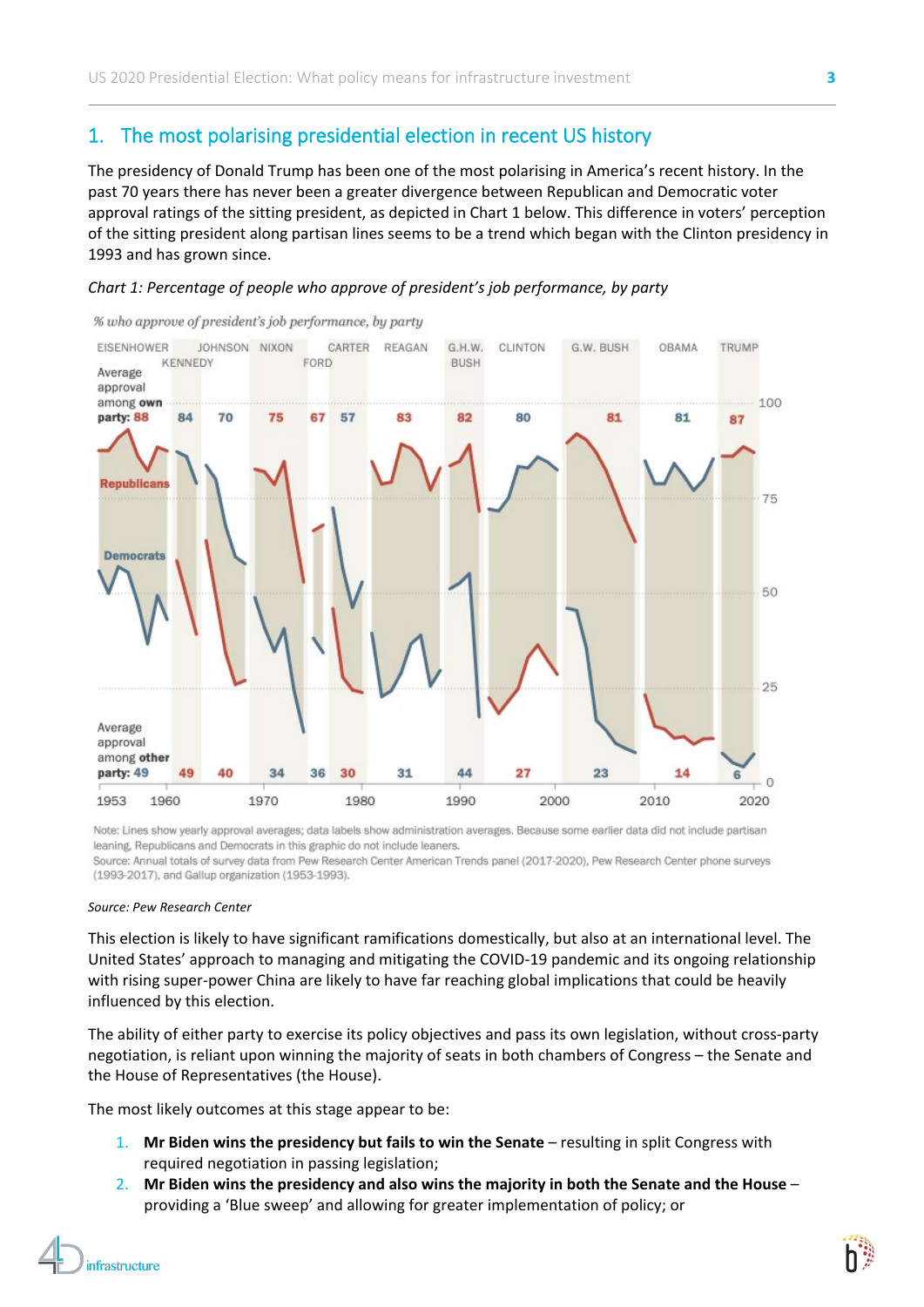3. **Mr Trump retains the presidency but doesn't win the House** – making negotiation with Democrats necessary to implement legislation.

The other possible outcome, but considered unlikely at this stage, is Mr Trump retaining the presidency and winning back the House. This would see a period similar to Mr Trump's presidency before the midterm elections, where the Republicans had sufficient power of Congress to implement their policy.

Unfortunately getting clear, concise policy positions has been difficult during this election. In this article, we try to cut through the politics of personality and the populism embedded in the campaign, to focus on communicated and implied policy, and what impact we believe it will have on infrastructure investments in the US. While our policy comparisons may not be exhaustive, we hope this highlights the important and fundamental differences between the candidates.

| 2020 US presidential campaign: key policy positions |                                                                                                                                                                                                                                                                                                           |                                                                                                                                                                                                                                                                                                |  |  |  |  |  |
|-----------------------------------------------------|-----------------------------------------------------------------------------------------------------------------------------------------------------------------------------------------------------------------------------------------------------------------------------------------------------------|------------------------------------------------------------------------------------------------------------------------------------------------------------------------------------------------------------------------------------------------------------------------------------------------|--|--|--|--|--|
| <b>Topic</b>                                        | <b>Republicans: Donald Trump</b>                                                                                                                                                                                                                                                                          | <b>Democrats: Joe Biden</b>                                                                                                                                                                                                                                                                    |  |  |  |  |  |
| Infrastructure<br>investment                        | In early 2018, proposed US\$200 billion<br>Federal government funded investment<br>over 10 years, which was to facilitate total<br>investment of US\$1.5 trillion.<br>Prefer lower Federal funding, placing the<br>financing requirement on private investors<br>and state / municipal government levels. | Proposed a US\$2 trillion 'Green<br>Infrastructure and Jobs' Plan, which<br>establishes a vertical supply chain<br>domestically for decarbonisation<br>technology.<br>To be funded by increased taxes.                                                                                         |  |  |  |  |  |
| Domestic<br>economy                                 | Battled with Democrats to pass fiscal<br>stimulus to support the pandemic affected<br>economy. Preferred support package is<br>around US\$1-1.5 trillion.<br>Approach to economic growth has been to<br>reduce barriers to free markets via tax<br>cuts/simplification and changes to<br>regulation.      | Pushed for a larger fiscal stimulus<br>package to support the pandemic-<br>affected economy with total value north<br>of US\$2 trillion, funded by increased<br>taxes.<br>Focused on fiscal stimulus to re-establish<br>a strong manufacturing industry in the US<br>in high tech goods.       |  |  |  |  |  |
| Climate                                             | Looked to reduce regulatory and<br>permitting requirements for oil/gas<br>development projects.<br>Looking to remove the US from the Paris<br>Agreement on climate change.                                                                                                                                | 'Green Infrastructure and Jobs' Plan<br>includes targets to deliver carbon<br>neutrality across the economy by 2050.<br>The energy sector is to be decarbonised<br>by 2035.<br>Would keep the US a party to the Paris<br>Agreement.                                                            |  |  |  |  |  |
| Taxation                                            | Implemented 'Tax Cuts and Jobs Act'<br>(TCJA) in Mr Trump's first term, which<br>reduced corporate and individual taxes.<br>Hinted at potentially reducing Capital<br>Gains Tax (CGT) in the second term.                                                                                                 | Communicated a tax plan which places<br>more of the tax burden on high income<br>earners (those that earn more than<br>US\$400k per year) and corporate entities.<br>Some analysts have suggested this tax<br>package could raise US\$3.4 trillion over<br>10 years to support spending plans. |  |  |  |  |  |
| Foreign policy                                      | Targeted China by applying up to 30%<br>tariffs on US\$550 billion of imported                                                                                                                                                                                                                            | Likely to adopt a similar approach to<br>China as established by Mr Trump,                                                                                                                                                                                                                     |  |  |  |  |  |

# 2. Summary of key policy positions

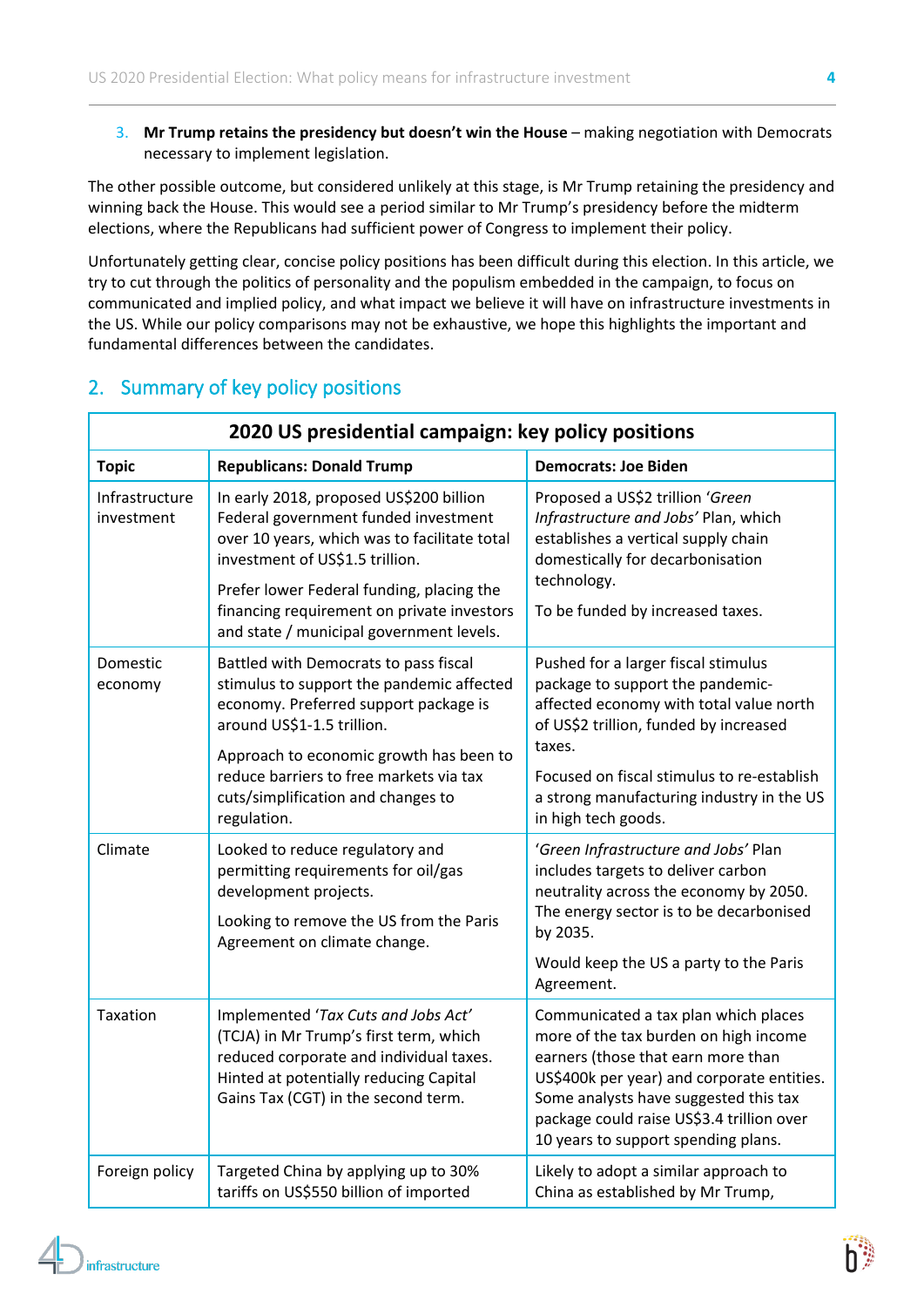|                      | goods. This is in response to a growing<br>trade imbalance, intellectual property (IP)<br>infringements and supposed FX<br>manipulation.<br>Confronted traditional allies in NATO for<br>perceived lack of financial and military<br>contribution to their combined effort.<br>Reinforced traditional Middle Eastern allies<br>Saudi Arabia and Israel, and soured<br>relations with Iran, Syria and Palestine.                                                        | although may seek to ease the trade<br>dispute and work with China on specific<br>issues - decarbonisation, terrorism, etc.<br>Mr Biden has said he will maintain more<br>consistent messaging with China.<br>Looking to re-establish the Joint<br>Comprehensive Plan of Action (the Iran<br>nuclear limitation deal) and be harder on<br>Russia.                                                                                                                |
|----------------------|------------------------------------------------------------------------------------------------------------------------------------------------------------------------------------------------------------------------------------------------------------------------------------------------------------------------------------------------------------------------------------------------------------------------------------------------------------------------|------------------------------------------------------------------------------------------------------------------------------------------------------------------------------------------------------------------------------------------------------------------------------------------------------------------------------------------------------------------------------------------------------------------------------------------------------------------|
| COVID-19<br>pandemic | Initially dismissive of the impact of the<br>virus and subsequently suggested Mr<br>Trump purposely understated its severity<br>to avoid causing alarm. After contracting<br>the virus himself, he presented as being<br>unaffected and continued public<br>engagements.<br>Focused on producing a vaccine in the<br>shortest time possible, and utilising<br>therapeutics as a cure for the virus.<br>Strained relations with the World Health<br>Organisation (WHO). | Outlined a seven point plan to beat the<br>virus which includes expanded and<br>improved tracking and tracing; improved<br>PPE availability; clear, evidence based<br>guidance; a plan for distribution of<br>vaccine/s; protection for those at high<br>risk; re-establishment of institutions to<br>defend against future pandemics; and<br>implementation of mask mandates<br>nationwide.<br>Looking to re-establish international<br>relations with the WHO. |

# 3. Detail on the key policy positions

#### **Support for infrastructure investment from both the Republicans and the Democrats**

There is general agreement between the Republicans and the Democrats that the US is in dire need of spending to upgrade ageing infrastructure and invest in new infrastructure to support future generations. However, no major infrastructure legislation has been passed in Mr Trump's first term as a result of disagreements over what projects to spend on, how much to spend and how to pay for it. Mr Trump has focused on reducing permitting requirements, incentivising private investment and supporting the oil/gas sector, where the Democrats are more supportive of larger fiscal programs focused on decarbonisation.

#### *Republican plans*

In February 2018, President Trump released details of a long-awaited infrastructure plan which included federal spending of US\$200 billion over 10 years, but was designed to facilitate investment of US\$1.5 trillion over the same period. The plan involved focused spend on areas that incentivised state, municipal and private investment. Within the proposed legislation was the call to expedite the federal permitting process for projects – creating a '*One agency, One approval*' process. This was to eliminate redundancies and duplication between state and federal authorities. The plan couldn't attain cross party support in Congress, as the Democrats felt Mr Trump's plan '*shifts the burden onto cities and states*' and didn't actually facilitate considerably more spending<sup>[1](#page-4-0)</sup>.

Since the mid-term elections, where the Republicans lost control of the House, Mr Trump has had to manage infrastructure directives through executive orders. These directives are largely aimed at reducing and expediting perceived overly onerous regulation and approval/permitting processes. The effectiveness

<span id="page-4-0"></span><sup>1</sup> *Republicans, Democrats fight over infrastructure plans,* David Shepardson, Reuters, 9 February 2018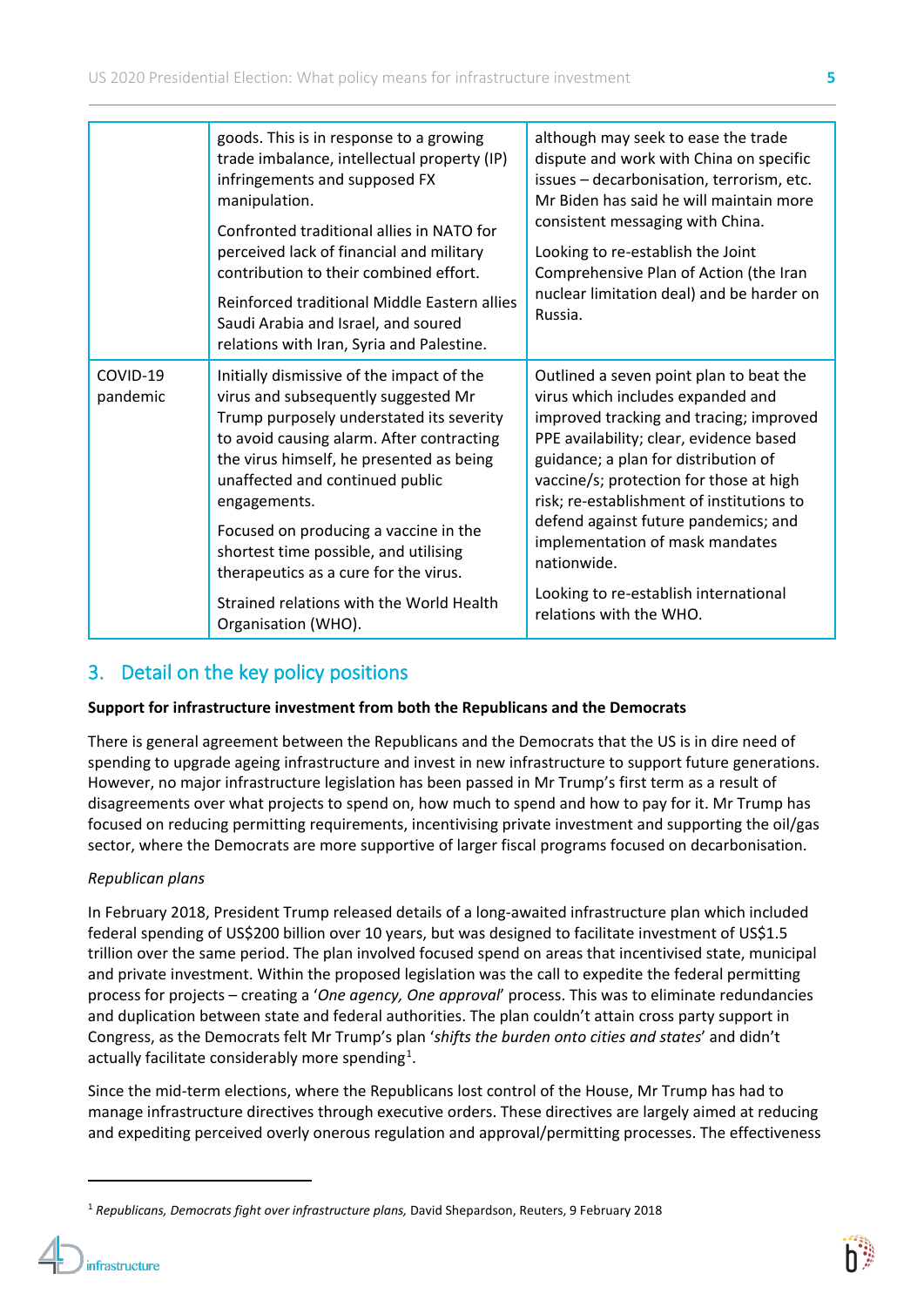of these orders has been limited due to state-based permitting requirements and long, expensive legal processes initiated by project opponents – often environmental lobby groups. Mr Trump is likely to continue efforts to minimise regulation and red tape in a second term as President.

#### *Democrat plans*

In July 2020, the Democrat-led House passed the '*Moving Forward Act'*. This bill looks to facilitate US\$1.5 trillion of investment to create roads and transit; reduce pollution; support water projects; build affordable housing; roll out universal broadband; develop schools; and upgrade hospitals. Criticisms from Republicans centred on the debt burden created by the spend; it didn't seek '*market-driven, collaborative, bi-partisan solutions to improve our infrastructure'*; and it was too focused on green initiatives. Although this bill will not make it past the Republican-controlled Senate, it does show the likely policy trajectory that the Democrats will pursue with infrastructure legislation.

If the Democrats win the presidential election and control of Congress, they are likely to take steps to implement legislation based on their '*Green Infrastructure and Jobs*' Plan. This plan has many common elements with the '*Moving Forward Act'*, but places more of an emphasis on decarbonisation and establishing supply chains within the US. It envisages spending US\$2 trillion over the first four-year term of a Biden presidency, looking to build modern infrastructure facilities with a focus on locally developing clean, technologically advanced energy generation, storage/batteries and electric vehicles (EVs) to facilitate decarbonisation. In addition, Mr Biden's plan again talks about rebuilding roads and bridges, improving the rail network, developing schools, improving water networks and rolling out universal broadband. This vast investment in infrastructure is intended to create at least five million US jobs and be financed by higher taxes for corporates and high income earners.

#### **Managing climate change**

#### *Republican position*

Based on public statements, Mr Trump appears to feel climate change is a secondary concern. He announced his intent to leave the 2015 Paris Agreement on climate change mitigation soon after taking office in June 2017 – the US will formally leave the agreement on 4 November 2020 if the withdrawal notice is not retracted prior.

In his first term as President, Mr Trump has also signed numerous executive orders, presidential memorandums and taken other actions to reduce environmental regulations and protections, and support the traditional oil and gas industries.

#### *Democrat position*

In contrast, Mr Biden has announced ambitious carbon reduction targets and a spending plan heavily anchored to the implementation of 'greener' energy solutions such as renewables, batteries, energy efficiency technologies, and other state of the art technologies.

According to the Democrats' Unity Task Force (a group established to unite the moderates and progressives within the Democrats) memorandum '*The Unity Task Force recommends re-joining the Paris Climate Agreement and seeking higher ambition on Day One*', Mr Biden and the Democrats have committed to achieve carbon neutrality across the US economy by 2050. The task force's recommendations include:

- Eliminate carbon pollution from the power sector by 2035 through the utilisation of carbon neutral technology standards and energy efficiency;
- Dramatically expand solar and wind energy development through community-based utility scale systems;
- Build a modern electric grid that connects communities and powers them with clean energy;
- Adopt scaled-up tax credits for renewable energy projects that meet certain labour standards;
- Achieve net-zero carbon emission from new buildings by 2030;

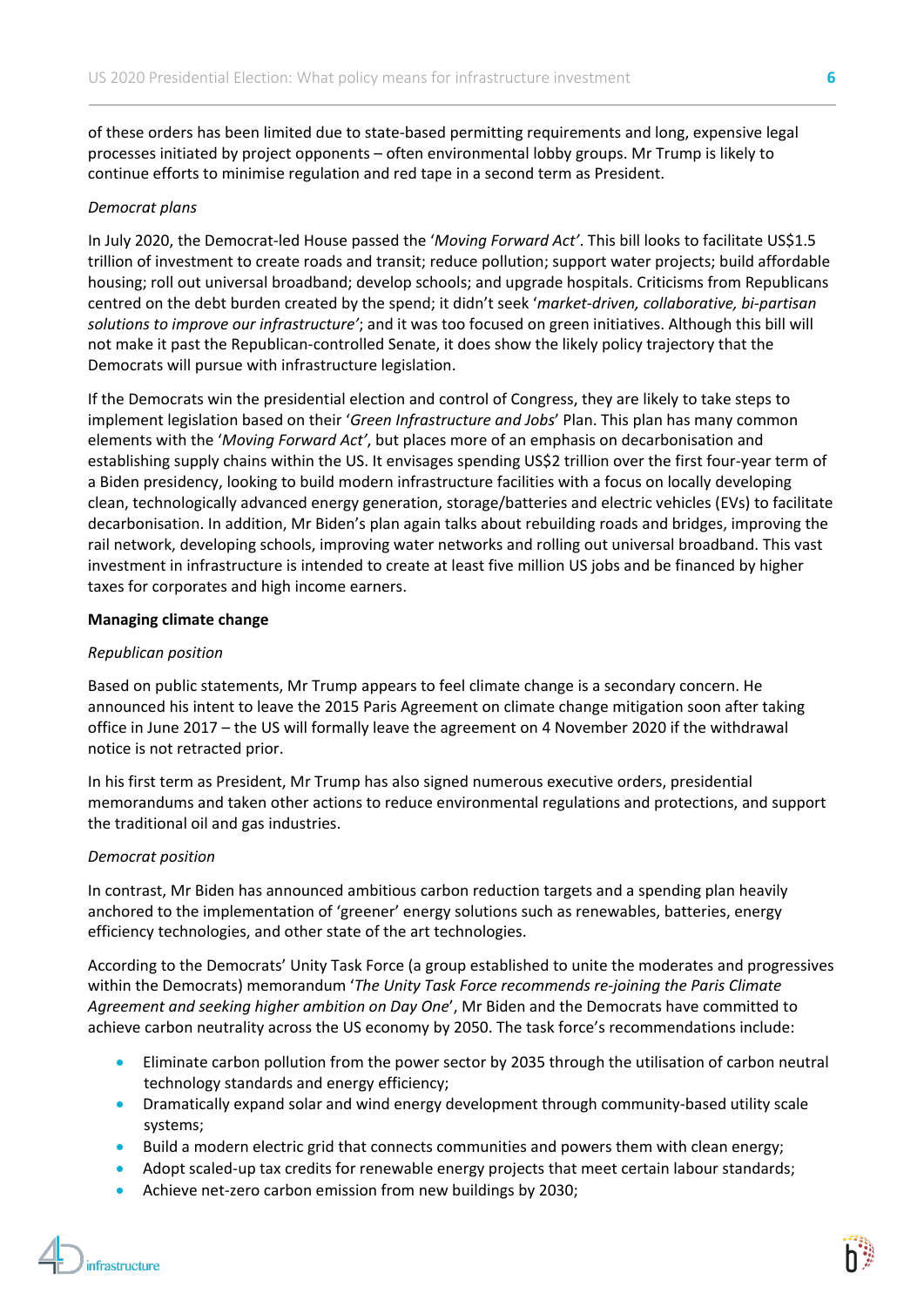- Within five years make energy savings upgrades to two million households and affordable/public housing units;
- Reduce methane emissions through robust federal standards and targeted support for repairing and replacing ageing distribution systems;
- Invest in R&D to develop technologies focused on reducing and removing carbon from industrial processes, often through the expansion of cutting-edge technologies such as carbon capture and hydrogen development; and
- Accelerate the adoption of zero emission vehicles through incentives and subsidisation.

The required investment associated with these targets is included in the '*Green Infrastructure and Jobs'* Plan. This will be financed on the Federal government balance sheet.

#### **Economic growth and taxes**

#### *Republican position*

The economic focus of Mr Trump during his first term as President has been to minimise regulation and reduce taxes for corporations and individuals, believing this facilitated job growth and economic prosperity prior to the outset of the COVID-19 pandemic in the US.

Prior to the midterm elections, the Republicans controlled Congress and were able to pass the TCJA legislation and have it signed into law in December 2017. The TCJA represented the most significant reforms to the American tax code since 1986, cutting the level of taxes across the board and simplifying the filing of tax returns. The TCJA:

- *Cut the headline corporate tax rate from 35% to 21%* in doing so reducing the amount of itemised deductions for state and local taxes and other deductible taxes such as mortgages;
- *Maintained seven tax brackets but reduced the marginal rate on all but the lowest* Chart 2 shows the updated marginal tax rates<sup>[2](#page-6-0)</sup>;

#### *Chart 2: US marginal tax rates post the TCJA*

| <b>Prior Law</b><br>Taxable Income (\$) |                        |         |                                                 | <b>Tax Cuts and Jobs Act</b> |                      |                        |                                                 |                        |                              |
|-----------------------------------------|------------------------|---------|-------------------------------------------------|------------------------------|----------------------|------------------------|-------------------------------------------------|------------------------|------------------------------|
|                                         |                        |         |                                                 |                              | Taxable Income (\$)  |                        |                                                 |                        |                              |
| <b>Single Filers</b>                    |                        |         | <b>Married Couples</b><br><b>Filing Jointly</b> | <b>Tax Rate</b><br>(percent) | <b>Single Filers</b> |                        | <b>Married Couples</b><br><b>Filing Jointly</b> |                        | <b>Tax Rate</b><br>(percent) |
| Over                                    | <b>But not</b><br>over | Over    | <b>But not</b><br>over                          |                              | Over                 | <b>But not</b><br>over | Over                                            | <b>But not</b><br>over |                              |
| $\circ$                                 | 9,525                  | $\circ$ | 19,050                                          | 10                           | $\circ$              | 9,525                  | $\circ$                                         | 19,050                 | 10                           |
| 9,525                                   | 38,700                 | 19,050  | 77,400                                          | 15                           | 9,525                | 38,700                 | 19,050                                          | 77,400                 | 12                           |
| 38,700                                  | 93,700                 | 77,400  | 156,150                                         | 25                           | 38,700               | 82,500                 | 77,400                                          | 165,000                | 22                           |
| 93,700                                  | 195,450                | 156,150 | 237,950                                         | 28                           | 82,500               | 157,500                | 165,000                                         | 315,000                | 24                           |
| 195,450                                 | 424,950                | 237,950 | 424,950                                         | 33                           | 157,500              | 200,000                | 315,000                                         | 400,000                | 32                           |
| 424,950                                 | 426,700                | 424,950 | 480,050                                         | 35                           | 200,000              | 500,000                | 400,000                                         | 600,000                | 35                           |
| 426,700                                 | and over               | 480,050 | and over                                        | 39.6                         | 500,000              | and over               | 600,000                                         | and over               | 37                           |

*Source: Tax Policy Center – Urban Institute and Brookings Institution*

• *Increased the size of the standard deductions by 85% –* therefore incentivising less people to undertake itemised deductions, which simplified the filing of tax returns; and

<span id="page-6-0"></span><sup>2</sup> Gale, William G., Hilary Gelfond, Aaron Krupkin, Mark J. Mazur, and Eric Toder, 2018, *Effects of the Tax Cuts and Jobs Act: A Preliminary Analysis*, Washington, DC: Urban-Brookings Tax Policy Center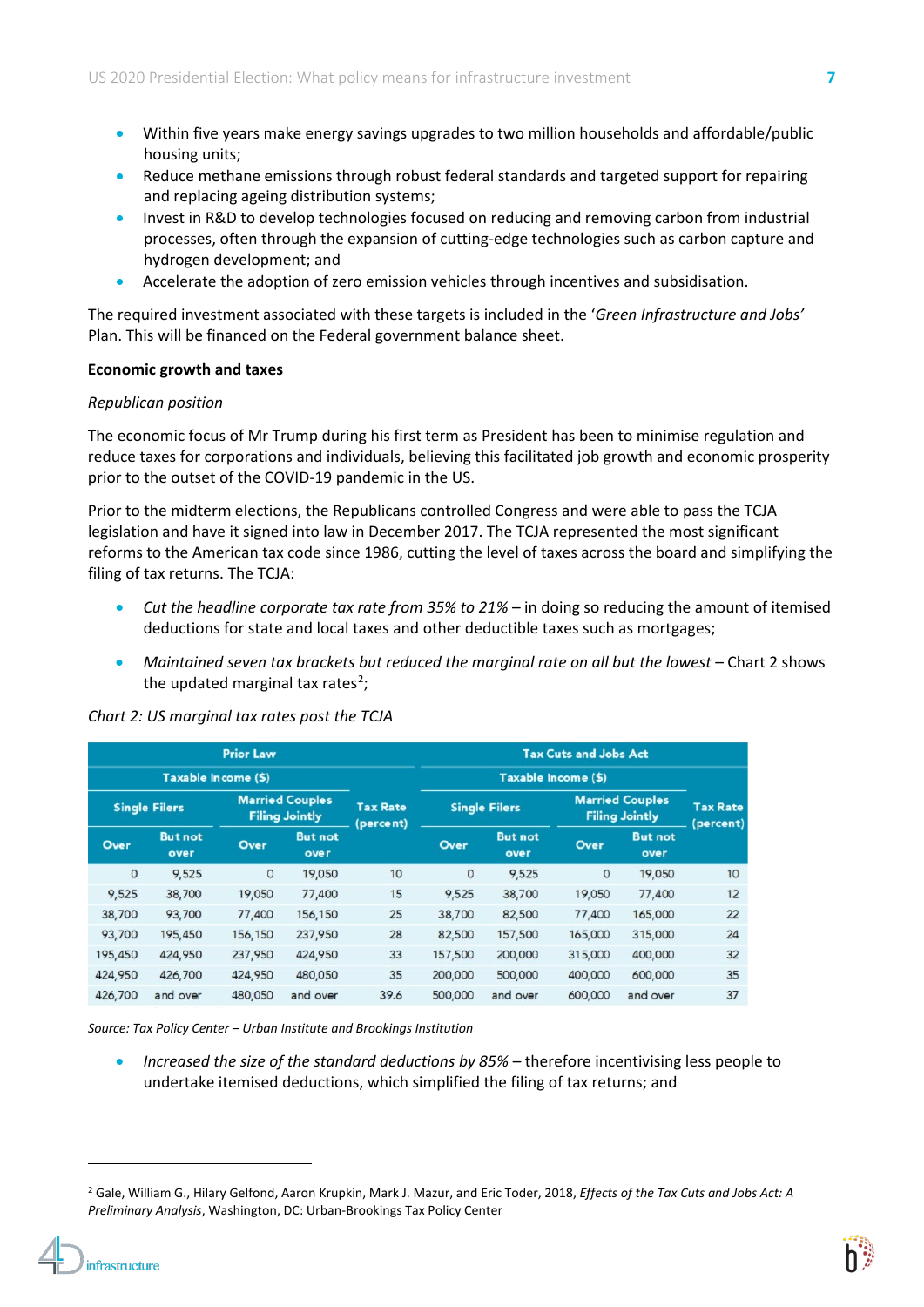• *Increased the income thresholds for different levels of Capital Gains Tax (CGT)* – this reduced the tax burden of higher income earners (with incomes above \$400,000) from CGT.

Since the passing of the TCJA, Mr Trump has hinted at further tax reform legislation, but to date hasn't provided specific details. He recently suggested he may look at CGT again. Cutting the 20% highest marginal CGT rate would require a change in legislation, but advisors have suggested he could execute an executive order which indexes the original purchase price of an asset, reducing the capital gain liability when the asset is sold<sup>[3](#page-7-0)</sup>.

#### *Democrat position*

Mr Biden's plan to rebuild the economy post the COVID-19 pandemic sounds similar to Mr Trump's 'America First', with a focus on US-based manufacturing and anti-globalism ideals. Mr Biden's website<sup>[4](#page-7-1)</sup> states: *'Biden does not accept the defeatist view that the forces of automation and globalization render us helpless to retain well-paid union jobs and create more of them here in America. He does not buy for one second that the vitality of U.S. manufacturing is a thing of the past'*. His economic plan incorporates developing and supporting manufacturing and innovation through the development of supply chains in the US, in doing so creating employment opportunities which will be heavily influenced by unions, including:

- *Make "Buy American" real with a US\$400 billion procurement investment* this will power new demand for American products, materials and services;
- *Re-tool and revitalise American manufacturers* with a particular focus on smaller manufacturers, through specific incentives, additional resources, and new financing tools;
- *Make a new US\$300 billion investment in Research and Development (R&D) and breakthrough technologies* – to be spread over numerous sectors but with a focus on those that will support the decarbonisation process, such as the development of EVs.

It is believed these planned investments are encapsulated in the proposed US\$2 trillion of fiscal stimulus to be spent over the first four-year term of a Biden presidency. According to the website, this overall plan is targeted to deliver at least 5 million jobs in addition to those lost this year through the pandemic.

The obvious question is how Mr Biden plans to finance this massive investment, and it seems clear that high income earners and corporations would fund the bulk of the cost. The Penn Wharton Budget Model's report estimates that Mr Biden's tax plan would raise an additional US\$3.4 trillion in tax revenue over the next 10 years, with specific components of the plan including:

- *Increasing CGT from 20% to 39.6% (the highest personal tax bracket) for high income earners*  Mr Biden is suggesting taxing capital gains at the highest tax bracket for individuals who make more than US\$1 million in gross income per annum;
- *Increasing the marginal tax rate for the highest income bracket from 37% to 39.6%*  this essentially reverses the income tax reduction allowed as part of Mr Trump's TCJA legislation for citizens with gross incomes above US\$400,000;
- *Capping the value of itemised deductions to 28%*  the preparation of US tax returns allows for the option of a standard deduction or itemised deductions for things like state level taxes, mortgage interest, charitable donations and medical expenses. Higher earners overwhelming elect to use itemised expenses as it is more advantageous for them to do so; and

<sup>3</sup> www.bloomberg.com/news/articles/2020-08-10/trump-says-he-s-seriously-considering-capital-gains-tax-cut

<span id="page-7-1"></span><span id="page-7-0"></span><sup>4</sup> www.joebiden.com/build-back-better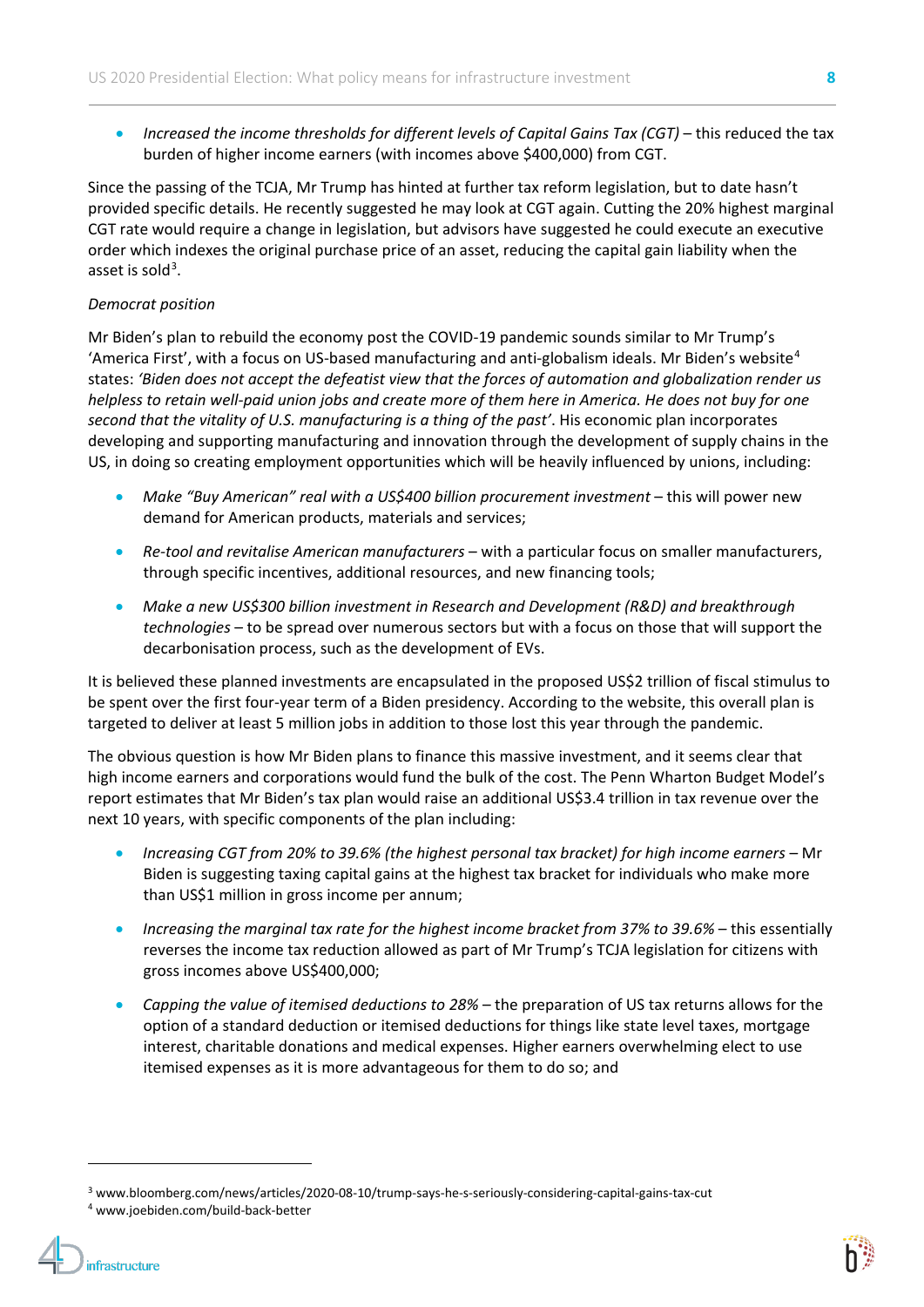• *Increasing the corporate tax rate from 21% to 28%* – partially reversing the corporate tax rate reduction implemented by the Republicans through TCJA. Prior to TCJA the rate was 36% but allowed for the deduction of state level taxes, which is unlikely to be the case in the Biden proposal.

#### **Foreign policy**

#### *Republican position*

In 2017, Mr Trump came into office promising to disrupt the status quo and introduce an 'America First' foreign policy. This approach has had far-reaching impacts for the likes of Iran, North Korea, Syria, Afghanistan and Iraq, as well as traditional allies such as some European states and other North Atlantic Treaty Organisation (NATO) partners. However, the greatest focus for the infrastructure sector is the relationship with China.

Mr Trump has always dissented from the 'free trade consensus' to which China is central, and this was arguably the basis on which he was elected to office in 2016. China has now become one of the central foreign policy topics in the 2020 campaign, heightened by the US/China trade war as well as questions of China's handling of the COVID-19 pandemic.

To date there has been little sign of economic decoupling from China. The US trade deficit with China peaked in 2018 at net imports of US\$429 billion. Significant progress was made in reducing the trade deficit in 2019, reducing it to US\$345 billion (see Chart 3 below). Interestingly, the overall US trade deficit in 2019 actually increased compared to 2018, implying Mr Trump shifted the imports away from China to other countries and highlighting that the US remains dependant on the global economy.

Trade relations between the two countries were arguably on the mend following the signing of Phase 1 of the US-China trade agreement in January 2020. Phase 1 requires the Chinese to purchase at least US\$200 billion in US products over 2020 and 2021 – Chart 3 below indicates this is not a significant ask, with the US export of goods to China having been above US\$100 billion per year since 2011.



*Chart 3: US-China trade deficit – USD millions*

China's role in the outbreak of COVID-19 and its perceived mishandling of the situation has soured already tenuous relations between China and the rest of the world. Although tensions are high, both countries understand the debilitating economic impact of their feud. A 2019 report from Bloomberg Economics estimates the trade war and tariffs placed on the import/export of goods and services between the countries cost the US economy \$134 billion by December 2019, and will likely cost \$316 billion by the end of 2020. Ultimately we see economics prevailing, but not without ongoing tension and flexing of muscle by the two superpowers.

*Source: United States Census – Foreign Trade*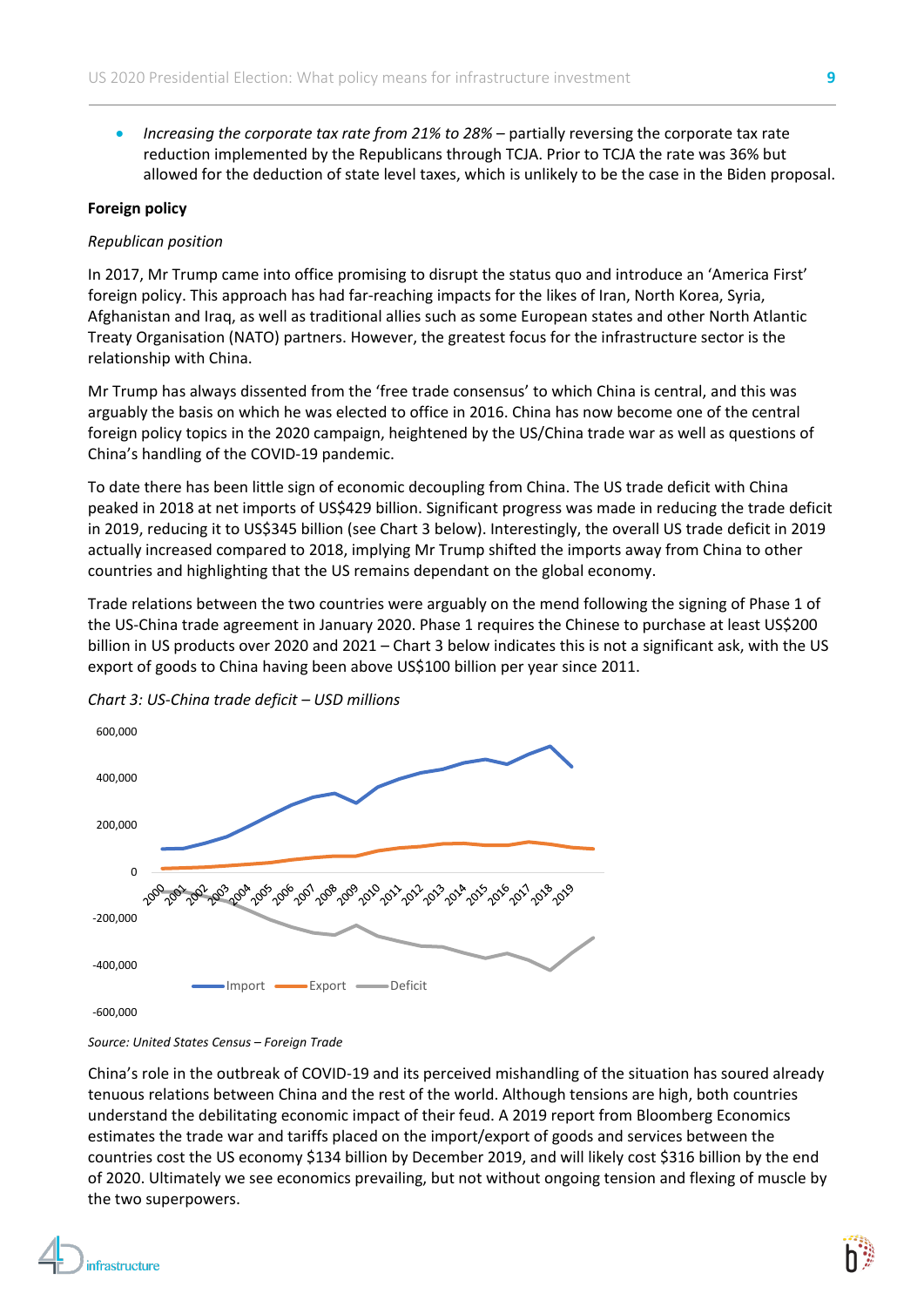#### *Democrat position*

The adoption of a tougher, more adversarial stance towards China is likely to be maintained by a Biden government. It seems the Democratic Party establishment has come around to Mr Trump's approach on an array of issues relating to China, pledging to continue curbing China's influence in high-tech sectors; and even refusing to revoke Mr Trump's adopted heavy tariffs on Chinese imports. As such, we do not see the 'China policy' as a swing for the election.

# 4. What does this mean for infrastructure fundamentals?

It's hard to find a middle ground between the majority of Democratic and Republican party policies on which to pass legislation. However, the exception could be legislation supporting investment in muchneeded infrastructure, as both parties can agree on the need for it.

#### **A second Trump term**

In an environment where legislation stalls, it's possible Mr Trump will continue to use executive orders and other powers available to him. However, this scenario would likely not vary the fundamental earnings of infrastructure companies compared to the status quo environment.

Below we analyse the impact on specific infrastructure sub-sectors should Mr Trump retain the presidency.

#### *US utilities*

US utilities' earnings have held up well during the COVID-19 pandemic, with the large majority confirming 2020 earnings guidance. This is likely to be one of the few industry sectors that will continue to grow earnings in line with expectations even in the scenario of a protracted weak economic environment, which could develop under either presidency if the two parties cannot agree on the passing of a much-needed fiscal stimulus package.

In the scenario that the economy remains depressed and in the absence of significant fiscal stimulus, it could be a 'lower for longer' scenario for base Treasury rates. US utilities tend to perform better in these environments as debt raised to finance significant capital programs comes with relatively low interest costs, and low Treasuries are reflected in discount rates supporting company valuations.

Should a stimulus package be agreed, it's likely that US utilities will continue to deliver on earnings and growth expectations. The strengthened economy from the stimulus package could support customers' ability to pay for bill increases to facilitate required investment. They will also continue to benefit from state-based 'green' targets, regardless of Mr Trump's views regarding the decarbonisation thematic.

#### *US oil/gas midstream*

Despite the efforts of Mr Trump to reduce permitting and regulation in the development of oil/gas pipelines, it's likely that new developments will continue to face difficulties. State-based permitting requirements, and legal objections initiated by environmental groups, are likely to continue to impede pipeline development.

Based on current expectations for oil and gas demand in the US and globally, there will be limited opportunities for additional gathering & processing and transportation pipeline capacity across the US. The decarbonisation momentum, existential of additional federal government support (similar to that proposed by Mr Biden), is likely to limit oil/gas demand in the medium to long term.

If Mr Trump can mend trade relations with China, increased liquified natural gas (LNG), oil and other hydrocarbon exports could provide additional stimulus for demand and support growth in the midstream sector.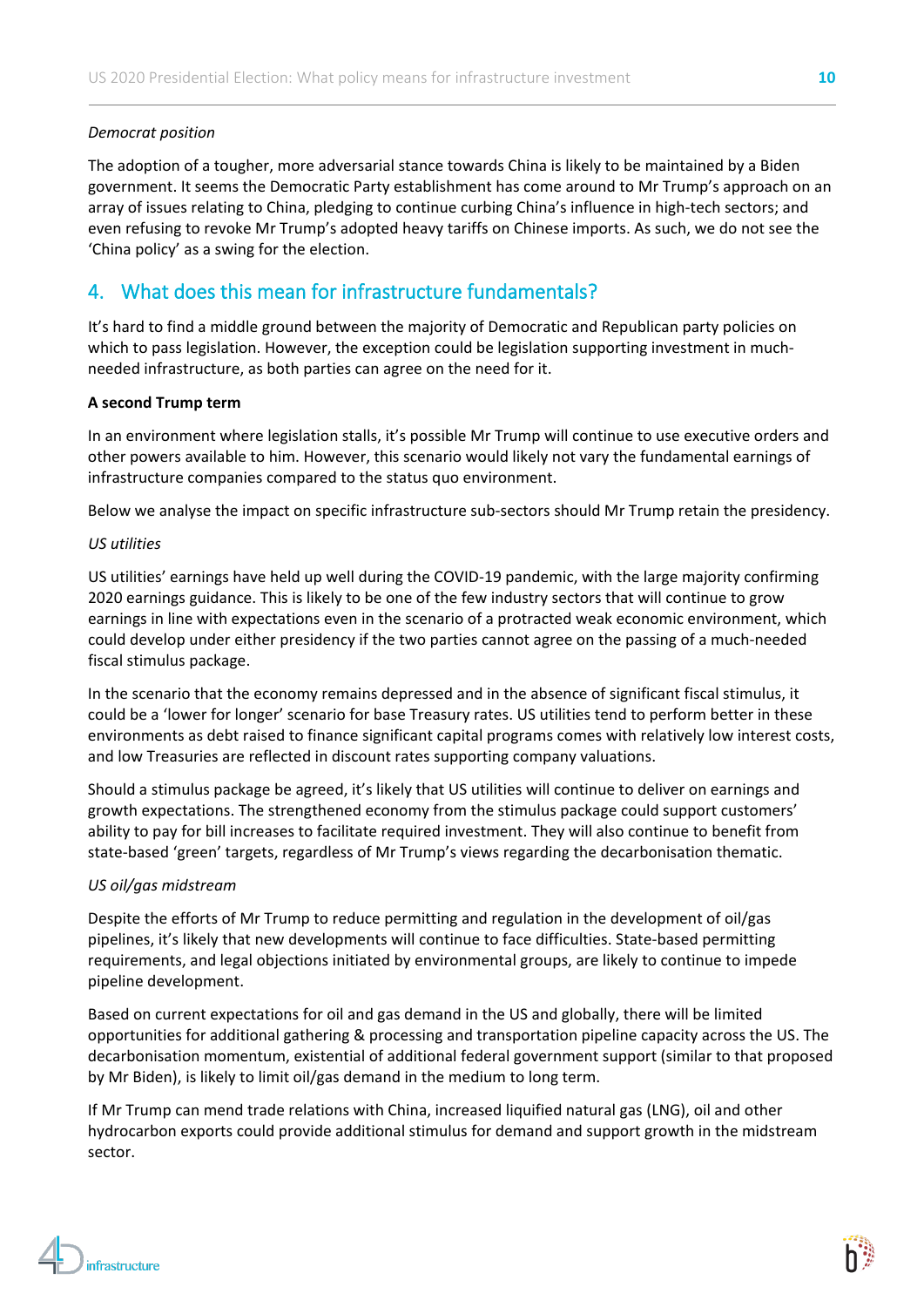#### *US rail*

US rail was one of the biggest winners within the infrastructure sub-sector when Mr Trump won the election in November 2016, as his communicated tax reduction plans during the election provided a direct earnings benefit for rail companies. In the trading week of Mr Trump's election win, the US rail index – the S&P500 Railroads sub industry index – increased 8.6%. Combined with a buoyant economy during much of Mr Trump's first term, this has supported rail company earnings.

Mr Trump hasn't been explicit on further plans for corporate tax cuts, so the rail sector is unlikely to directly benefit as much from his second term as President. However, it won't be hindered. The sector will be also looking for fiscal stimulus to support the economy, as this provides a strong link to rail volume haulage and company earnings.

#### *US toll road investments*

There are relatively few opportunities to invest in US toll road assets, and the majority of those in private hands are foreign owned (e.g. Transurban owns managed lanes in the USA). It's expected that the earnings from US toll roads will improve as traffic numbers start to return to pre COVID-19 levels, which is likely to occur as vaccines for COVID-19 are made available and the economy recovers, driving traffic volumes. An economic recovery supported by fiscal stimulus legislation would also support traffic volumes, but it's unclear when this will be achieved if Congress remains split.

The hope for additional road assets making it into private hands is largely a state-driven directive and will be unaffected by the election outcome.

#### **Biden wins the presidency**

Polls suggest that the big question for Mr Biden's potential term as President is whether he can win a majority in the Senate and therefore control Congress to pass the Democrats' desired legislation. Control, or not, of Congress will determine Mr Biden's ability to execute his communicated *'Green Infrastructure and Jobs*' Plan, with associated spend of around US\$2 trillion. Mr Biden has also communicated his intention to pass legislation increasing the tax burden of corporations, among others. Changes to tax laws will also have significant impacts on some infrastructure sectors.

In the scenario that Mr Biden wins the presidency but fails to gain the majority in the Senate, he will have to negotiate with the Republicans to pass legislation. This scenario looks more like a Trump presidency without control of Congress. A middle ground will need to be found on new legislation, infrastructure support being one area in which this could be achieved.

#### *US utilities*

Mr Biden's '*Green Infrastructure and Jobs'* Plan will facilitate the expedited decarbonisation of the US energy sector. This plan will be implemented through various pieces of federal legislation which will overlay decarbonisation efforts mandated by state-based governments.

Utilities will be central to implementing these efforts. The process will require massive amounts of investment from utilities in the potential ownership of renewable generation/batteries to be developed; the build out and upgrade of the energy network; the replacement and upgrade of the gas networks to reduce methane leaks; and potentially the facilitation of EV infrastructure. Some of this required investment is likely to be incentivised through extended and expanded renewable energy tax credits, which could provide improved regulatory earnings growth for an extended period of time (to 2035 at least).

Mr Biden's tax plan to increase the corporate tax rate to 28% should, all else being equal, support utility cashflows. Utilities in the US pay little in cash taxes because of the tax offsets and deferrals generated through their continued investment pipeline. The effective accounting taxes are a pass-through recovered in regulatory revenues. Under Mr Biden's tax plan, revenues may increase for utilities (tax increase passed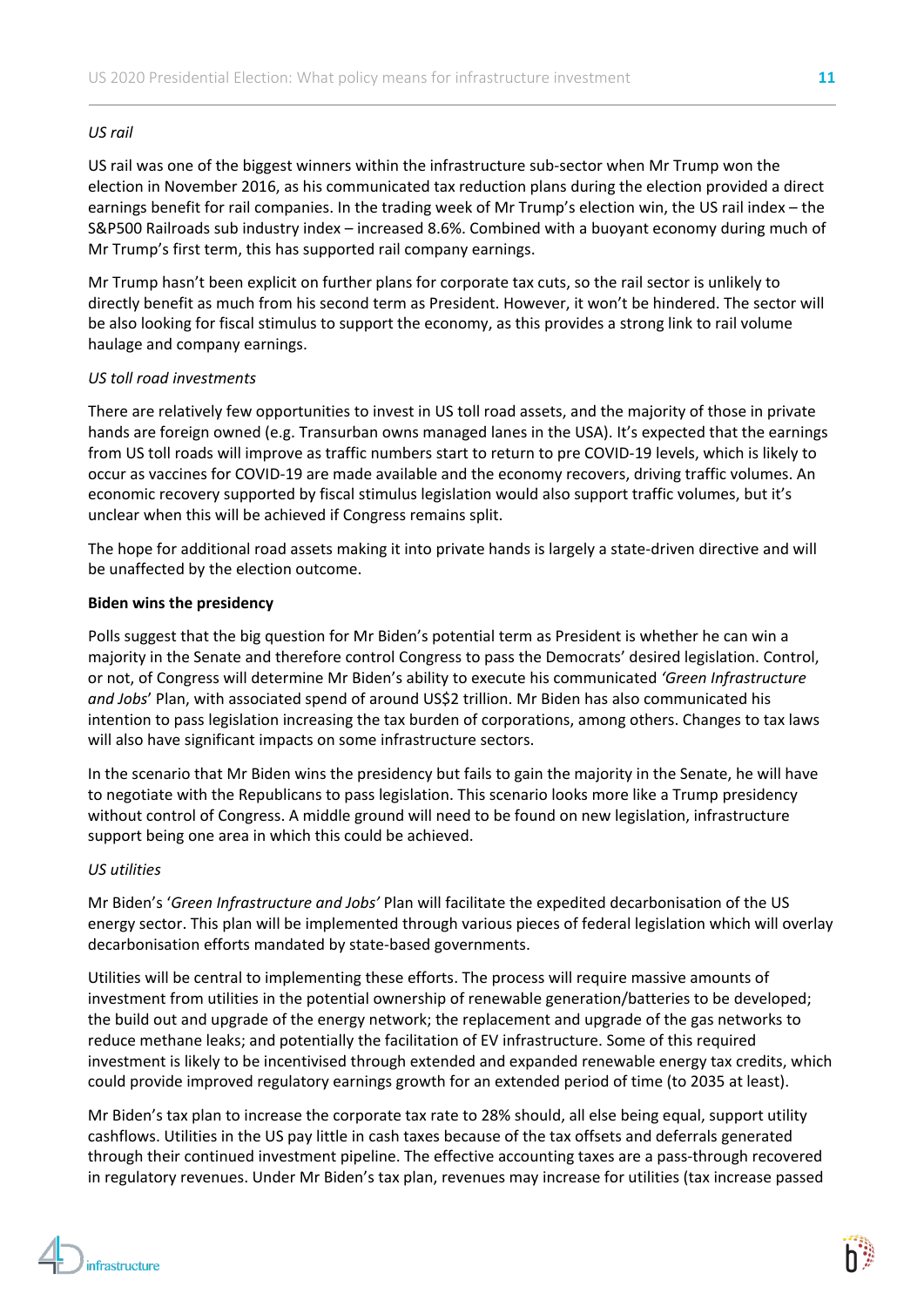through to customers), while cash payment on taxes remain close to zero – improving cashflows while investment-driven tax offsets and deferrals exist.

The risk for utilities under a Biden government is that the combination of potential cost inflation associated with the fiscal stimulus, required investment in renewable generation/storage and the networks, and increased tax rates being recovered in revenues could all result in increasing customer bills. This could raise affordability issues for customers, and utilities will need to manage this by utilising any cost levers available – or in the worst case, reduce capex to limit customer rate shock.

#### *US oil/gas midstream*

The '*Green Infrastructure and Jobs'* Plan is likely to speed up the transition from gas to renewables/batteries and potentially even hydrogen. This is likely to reduce commodity demand and utilisation by midstream assets over the medium to longer term, bringing forward terminal value dates.

To the degree that Mr Biden elects to moderate trade tensions with China, this could result in increased exports of oil/gas and other hydrocarbon commodities from the US to China. Exports of LNG are expected to utilise 7% of total US natural gas production in 2020<sup>[5](#page-11-0)</sup>, and any increase from the opening of the Chinese market would be a significant driver of production over the near/medium term. Improved gas demand/supply would likely require midstream infrastructure support, providing a driver of growth in the sector. However, this could run into obstacles from Mr Biden's conflicting 'Green' policy.

#### *US rail*

The rail sector is likely to be negatively affected by any increase in the corporate tax rate implemented by a Biden government. As the TCJA supported rail companies' earnings when Mr Trump was elected, Mr Biden increasing the corporate tax rate would flow straight to company earnings.

Potentially providing some offset to this negative tax impact is Mr Biden's '*Green Infrastructure and Jobs'* Plan which, if passed, could stimulate the economy – resulting in improved rail volumes generally. However, roughly 10% of rail volumes are represented by coal, which is likely to become obsolete at a faster rate as a result of Mr Biden's plan.

If Mr Biden can facilitate an improved trade relationship with China, this could also facilitate increased imports/exports from major US ports. Rail companies are central to transporting cargo from the shipping ports to demand centres. An improved relationship with China could therefore support rail volumes and earnings.

#### *US toll road investments*

As with a Trump presidency, a vaccine and/or fiscal plans should provide support for the economy and hence drive traffic volumes. However, Mr Biden's tax plan would likely result in an increase in corporate taxes paid by toll road companies.

Again, the hope for additional road assets making it into private hands is largely a state-driven directive and will be unaffected by the election outcome.

## 5. Conclusion

The first term of Mr Trump's presidency has been a turbulent one, but prior to the outbreak of COVID-19 the US infrastructure equity market performed well. Even through the pandemic, many US infrastructure sub-sectors delivered strong earnings and reinforced expectations for growth, highlighting the defensiveness and resilience of the infrastructure business model.

<span id="page-11-0"></span><sup>5</sup> *US Energy Information Administration – Short term Energy Outlook*, October 2020